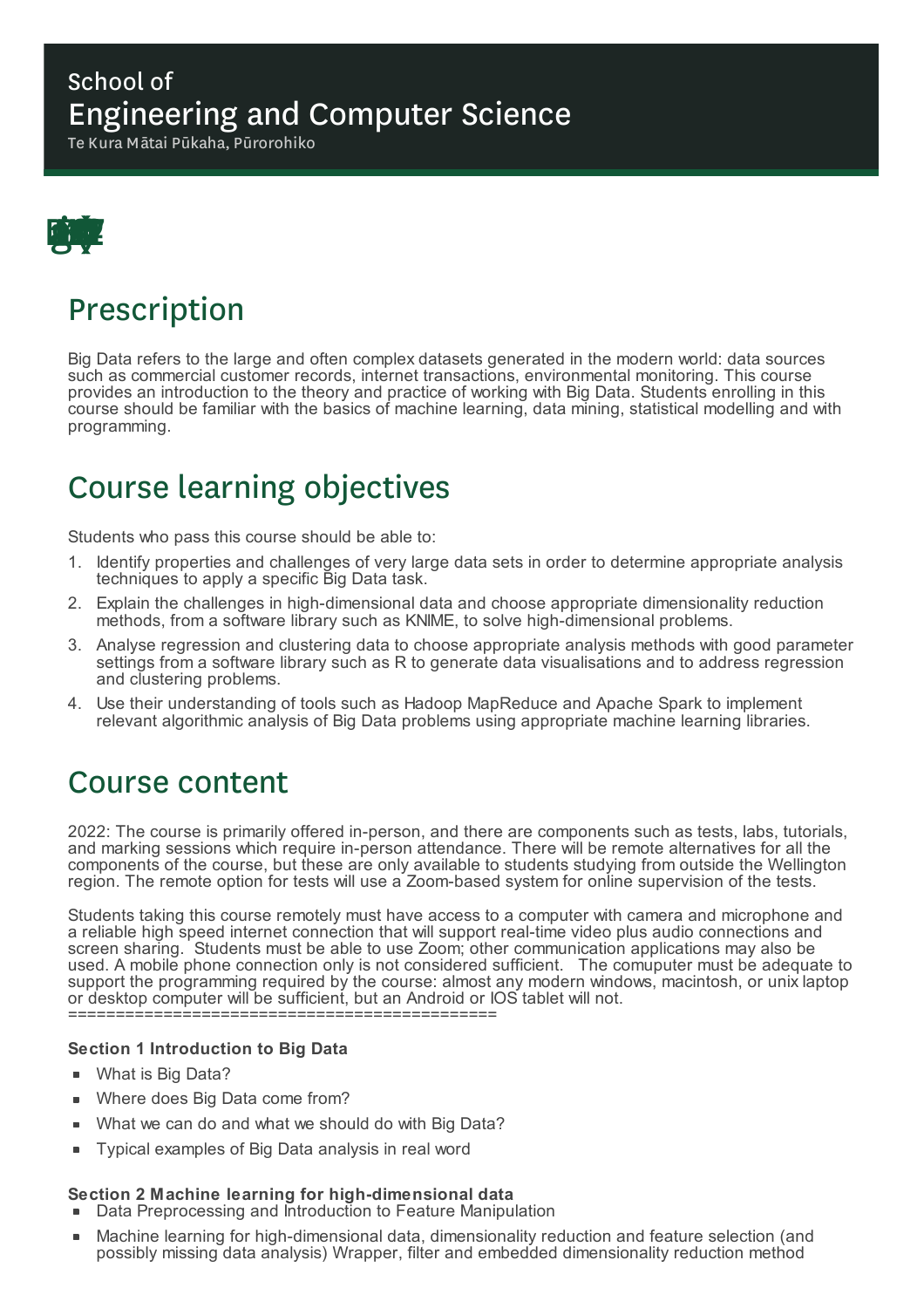The techniques covered will include sequential forward selection, sequential backward selection, and É other machine learning methods such as decision trees, random forest, support vector machines, genetic programming (and possibly particle swarm optimisation).

#### **Section 3 Regression, Clustering and other Techniques in Big Data**

- Regression: ridge regression, local regression, lasso; the curse of dimensionality
- Generalized additive models; case study on intelligible models in healthcare applications.
- Clustering and resampling methods.

#### **Section 4 Big Data Tools/Project**

- **Hadoop MapReduce**
- Apache Spark
- Spark Machine Learning Libraries

## Withdrawal from Course

Withdrawal dates and process: https://www.wgtn.ac.nz/students/study/course-additions-withdrawals

### Lecturers

### Dr Qi Chen (Coordinator)

qi.chen@vuw.ac.nz 04 886 5631

CO 329 Cotton Building (All Blocks), Gate 7, Kelburn Parade, Kelburn

#### Dr Andrew Lensen

andrew.lensen@vuw.ac.nz 04 886 5336

CO 354 Cotton Building (All Blocks), Gate 7, Kelburn Parade, Kelburn

# Teaching Format

This course will be offered in-person and online. For students in Wellington, there will be a combination of in-person components and web/internet based resources. It will also be possible to take the course entirely online for those who cannot attend on campus, with all the components provided in-person also made available online.

Two lectures per week, with associated assignments. Additional content may be provided through video resources.

## Student feedback

Student feedback on University courses may be found at: www.cad.vuw.ac.nz/feedback/feedback\_display.php

## Dates (trimester, teaching & break dates)

- Teaching: 28 February 2022 03 June 2022
- Break: 11 April 2022 24 April 2022  $\blacksquare$
- Study period: 06 June 2022 09 June 2022
- Exam period: 10 June 2022 25 June 2022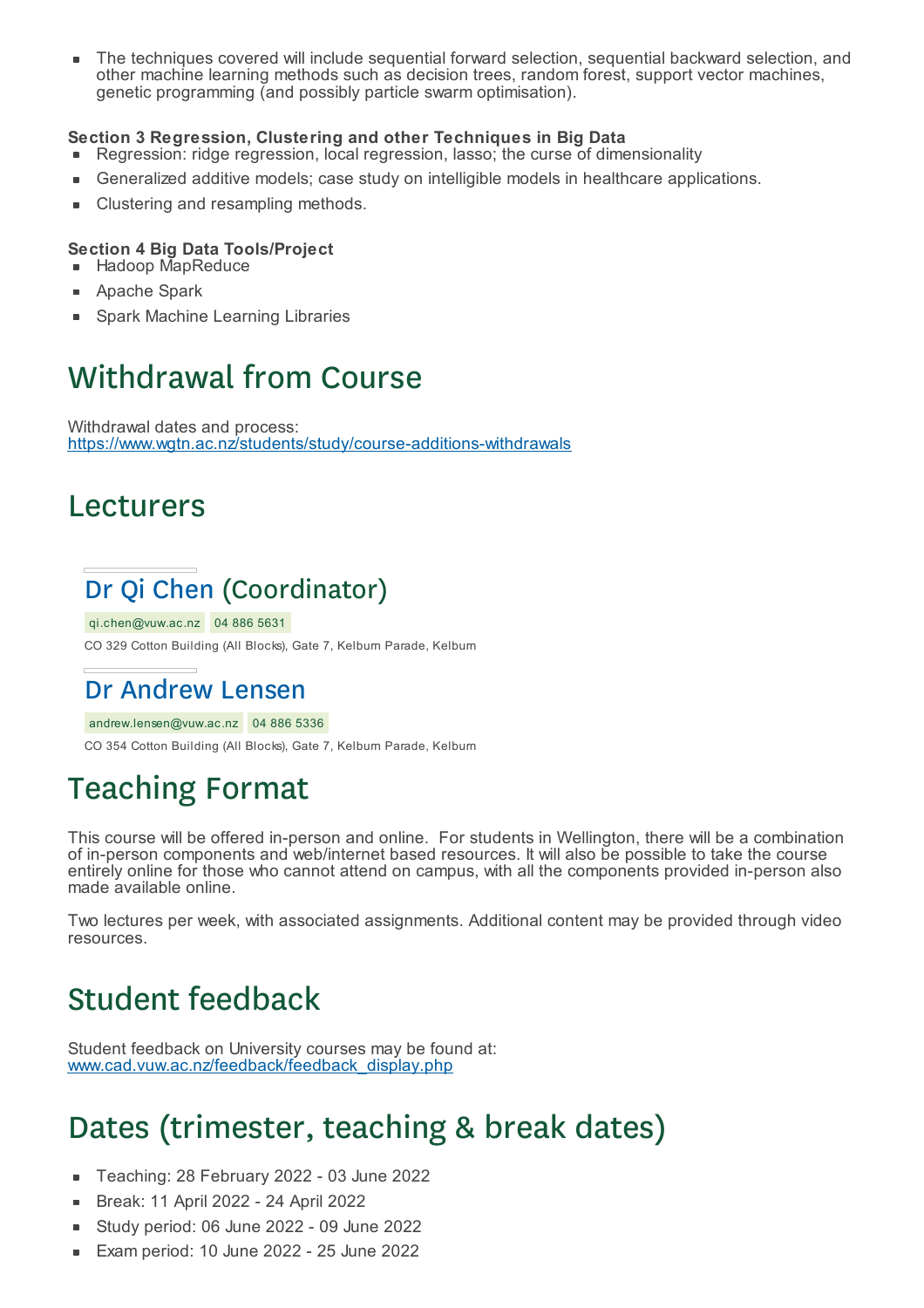# Class Times and Room Numbers

#### **28 February 2022 - 10 April 2022**

- **Monday** 16:10 17:00 LT220, Murphy, Kelburn  $\blacksquare$
- **Tuesday** 15:10 16:00 LT101, Murphy, Kelburn  $\blacksquare$
- **25 April 2022 - 05 June 2022**
- **Monday** 16:10 17:00 LT220, Murphy, Kelburn
- **Tuesday** 15:10 16:00 LT101, Murphy, Kelburn

## Set Texts and Recommended Readings

#### Required

There are no required texts for this offering.

## Mandatory Course Requirements

There are no mandatory course requirements for this course.

*If you believe that exceptional circumstances may prevent you from meeting the mandatory course requirements, contact the Course Coordinator for advice as soon as possible.*

### Assessment

| Assessment Item             | Due Date or Test Date                              | CLO(s)          | Percentage |
|-----------------------------|----------------------------------------------------|-----------------|------------|
| Assignment 1 (25)<br>hours) | Monday Week 5                                      | CLO:<br>1, 2, 3 | <b>20%</b> |
| Assignment 2 (25)<br>hours) | Monday Week 9                                      | CLO:<br>1, 2, 3 | 25%        |
| Test (50 Minutes)           | Monday Week 11                                     | CLO:<br>1, 2, 3 | 25%        |
| Assignment 3 (25)<br>hours) | <b>Tuesday Second Week of Assessment</b><br>Period | CLO: 4          | 30%        |

### **Penalties**

The penalty for assignments that are handed in late without prior arrangement is one grade reduction per day. Assignments that are more than one week late will not be marked.

#### Extensions

Individual extensions will only be granted in exceptional personal circumstances, and should be negotiated with the course coordinator before the deadline whenever possible. Documentation (eg, medical certificate) may be required.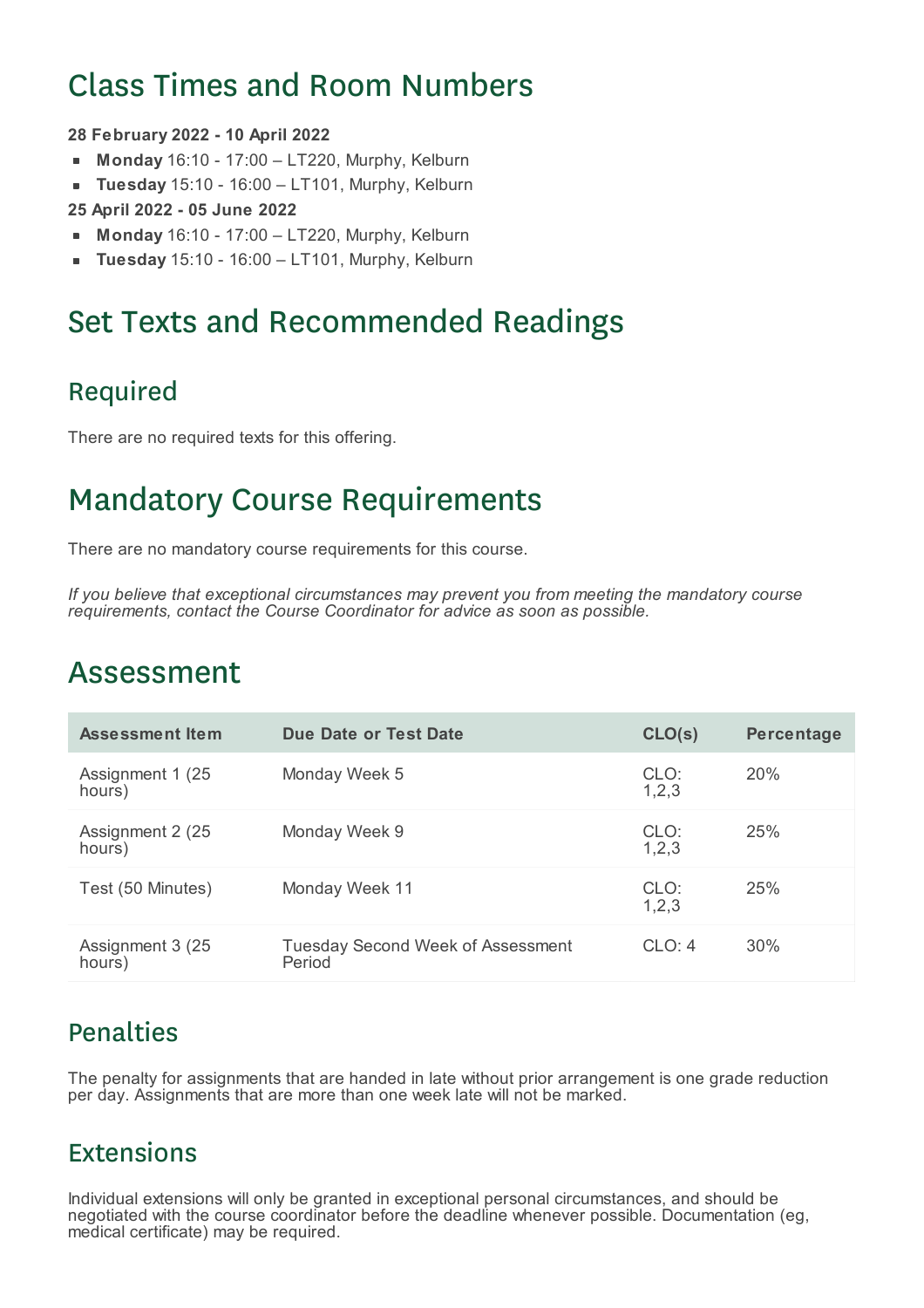#### Submission & Return

All work should be submitted through the ECS submission system, accessible through the course web pages. Marks and comments will be returned through the ECS marking system.

The School normally has a goal of returning marks for all assessment items within two weeks of the submission deadline. This year, the course will aim to meet this goal, but we expect that sickness and self-isolation due to Covid will extend the time required to mark some assignments and tests.

## **Workload**

In order to maintain satisfactory progress in AIML 427, you should plan to spend an average of at least 10 hours per week on this paper. A plausible and approximate breakdown for these hours would include:

- Lectures and tutorials: 2
- $\blacksquare$ Readings: 2-4
- Assignments: 3-5

However, since this is multidisciplinary course, students with different background may need different amounts of time to work on different sections/assignments of the course, i.e. could be more or could be less.

# Teaching Plan

See: https://ecs.wgtn.ac.nz/Courses/AIML427\_2022T1/LectureSchedule

# Communication of Additional Information

All online material for this course can be accessed at https://ecs.wgtn.ac.nz/Courses/AIML427\_2022T1/

# Links to General Course Information

- Academic Integrity and Plagiarism: https://www.wgtn.ac.nz/students/study/exams/integrity-plagiarism
- Academic Progress: https://www.wgtn.ac.nz/students/study/progress/academic-progess (including restrictions and non-engagement)
- Dates and deadlines: https://www.wgtn.ac.nz/students/study/dates ×
- Grades: https://www.wgtn.ac.nz/students/study/progress/grades
- Special passes: Refer to the Assessment Handbook, at  $\blacksquare$ https://www.wgtn.ac.nz/documents/policy/staff-policy/assessment-handbook.pdf
- Statutes and policies, e.g. Student Conduct Statute:  $\blacksquare$ https://www.wgtn.ac.nz/about/governance/strategy
- Student support: https://www.wgtn.ac.nz/students/support
- Students with disabilities: https://www.wgtn.ac.nz/st\_services/disability/ É
- Student Charter: https://www.wgtn.ac.nz/learning-teaching/learning-partnerships/student-charter É
- Terms and Conditions: https://www.wgtn.ac.nz/study/apply-enrol/terms-conditions/student-contract Ē
- Turnitin: http://www.cad.vuw.ac.nz/wiki/index.php/Turnitin Ē
- University structure: https://www.wgtn.ac.nz/about/governance/structure ×
- VUWSA: http://www.vuwsa.org.nz

#### **Offering CRN: 33069**

**Points:** 15 **Prerequisites:** one of (AIML 420, 421, COMP 307, 309, STAT 393, 394); one of (ENGR 123, STAT